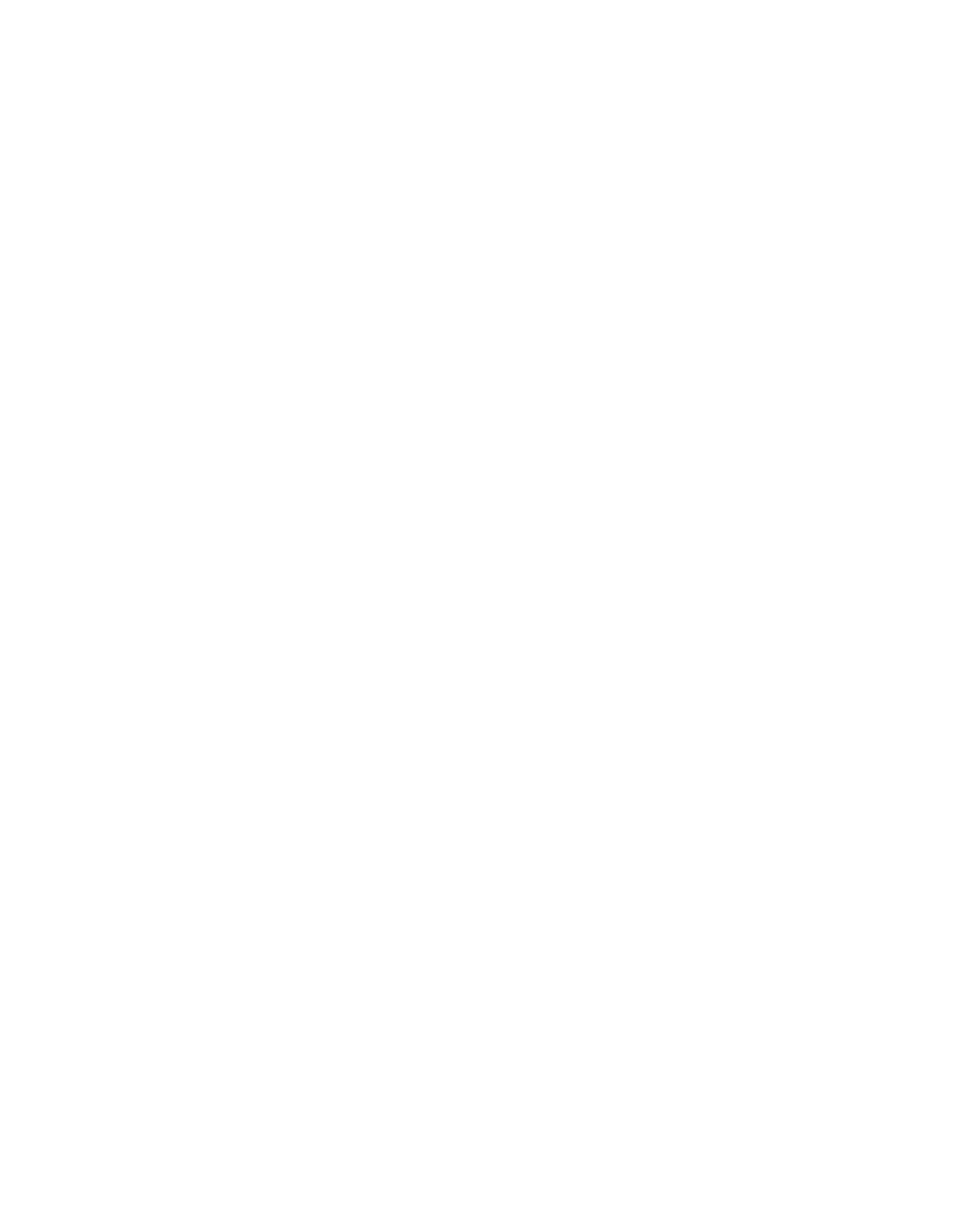### **CONSENT CALENDAR**

#### **Concurrent Resolution for Notice under Joint Rule 16**

The following joint concurrent resolution has been introduced for approval by the Senate and House and will be adopted by the Senate unless a Senator requests floor consideration before the end of the session of the next legislative day. Requests for floor consideration should be communicated to the Secretary's Office.

### **S.C.R. 15.**

By Senators Nitka, Campbell, and McCormack,

By Representative Devereux of Mount Holly,

**S.C.R. 15.** Senate concurrent resolution congratulating the General Federation of Women's Clubs on its 125th anniversary.

*Whereas*, in 1889, the journalist Jane Cunningham Croly organized a meeting in New York City that attracted delegates from 61 women's clubs, and

*Whereas*, the group was organized formally in 1890 as the General Federation of Women's Clubs (GFWC), and it adopted the motto, "We look for unity, but unity in diversity," and

*Whereas*, GFWC enhances the lives of others through its dedication to volunteer service, and

*Whereas*, today there are nearly 100,000 members in over 3,000 women's clubs in the United States and more than a dozen other nations, and

*Whereas*, the GFWC works locally to create global change through many activities including support of the arts, preserving natural resources, advancing education, and working toward world peace and understanding, and

*Whereas*, the organization has been a leader in the fight to end domestic violence, and in 2011, it established the GFWC Success for Survivors Scholarship, and

*Whereas*, in 2014, the 217 Vermont GFWC members volunteered nearly 6,000 hours and donated over \$5,000 to worthy causes, and

*Whereas*, parallel to the GFWC's international domestic violence efforts, in 1993, the Vermont GFWC created the Barbara Jean Barker Scholarship that awards scholarships to displaced homemakers, and

*Whereas*, Vermont GFWC also supports shelters for abused women and children as a response to domestic violence, and

*Whereas*, other Vermont GFWC projects include supporting food banks, mentor programs in schools, and Meals on Wheels, and